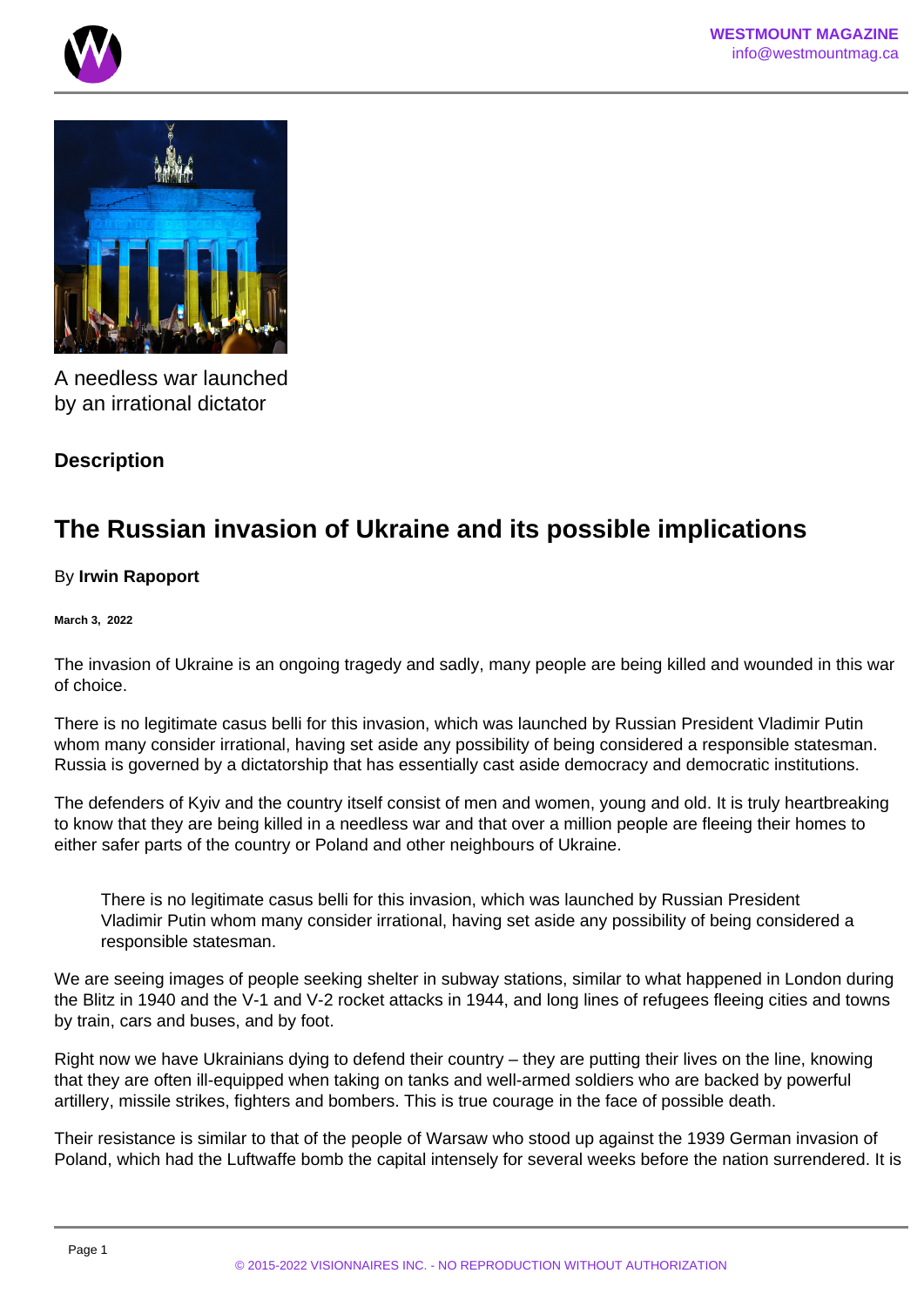

also eerily similar to the 1943 Warsaw Ghetto Uprising and the 1944 Warsaw Uprising. The Russian invasion of Ukraine is taking us back in time to the 1939, 1940, and 1941 Nazi invasions of Poland, Norway, Luxemburg, France, Netherlands, Belgium, Yugoslavia, Greece, and the Soviet Union.

But we are also seeing thousands of Russian citizens risking their future to protest their country's invasion of Ukraine. This is no small act of courage. The protesters know that they can be arrested, and thousands already have been. They may end up in prison to be beaten, tortured or executed without trial, with none of their family and friends having any idea of where they are.

The anti-war protesters in Russia are heroes too, and they need our support. Let's not hesitate to provide it by remembering that not all Russians are passive about this invasion. There is very little that we can do to help those who are being arrested but we can share videos and photos of those holding protests. As long as we promote their efforts and they know it, that can sustain them and encourage others to join them.

'The Russian invasion of Ukraine is taking us back in time to the 1939, 1940, and 1941 Nazi invasions of Poland, Norway, Luxemburg, France, Netherlands, Belgium, Yugoslavia, Greece, and the Soviet Union.'

The people of Ukraine need our help and support. They are experiencing the horrors of war daily, and the stories coming out of conflict are disturbing. Russian military forces are willy-nilly killing civilians in the occupied area. At one point, Putin may order their execution if the defenders of the country refuse to lay down their arms and surrender.

Putin is now openly committing war crimes to achieve his goals. And we already know that his government has killed many opposition leaders and arrested thousands of protesters in an effort to intimidate the Russian populace. In some cases, people have been poisoned via radiation or chemicals.

Some commentators have speculated that once Kyiv is occupied a puppet government will be installed, and the country will be forced to surrender. We could see such a government agree to cede large sections of the country to Russia or, at worst, hold a "vote" to join Russia.

It is a miracle that Ukraine has survived as a nation for thirty years. The Ukrainian people are not Russians but Russia, whether under Tsarist, Soviet, or Russian federation rule, has considered Ukraine as part and parcel of the Motherland. Ukraine consists of strategic territory, be it the coastal areas on the Black Sea or the inland areas.

There is not much we can do to intervene militarily in this conflict. No one wants a nuclear war to break out, and Putin has threatened to launch nuclear weapons. Ukraine is isolated and any Western military intervention could lead to a world war. Even if a nuclear war did not erupt, such a conflict would be long, bitter, destructive and cost many lives as well as have long-term economic impacts.

We are experiencing the nightmare of a waning Russian superpower getting away with open warfare and murder due to its having a nuclear arsenal. Putin and his advisors have been hard at work planning out this invasion for many months, anticipating Western diplomatic and military responses. They know the limitations of a Western response of sending troops into Ukraine and chose to invade. Calls for NATO to enforce a no-fly zone in Ukraine have been rejected so far.

'We are experiencing the nightmare of a waning Russian superpower getting away with open warfare and murder due to its having a nuclear arsenal.'

No one knows how long Ukraine will be able to resist, and Putin may desire to proceed slowly with the invasion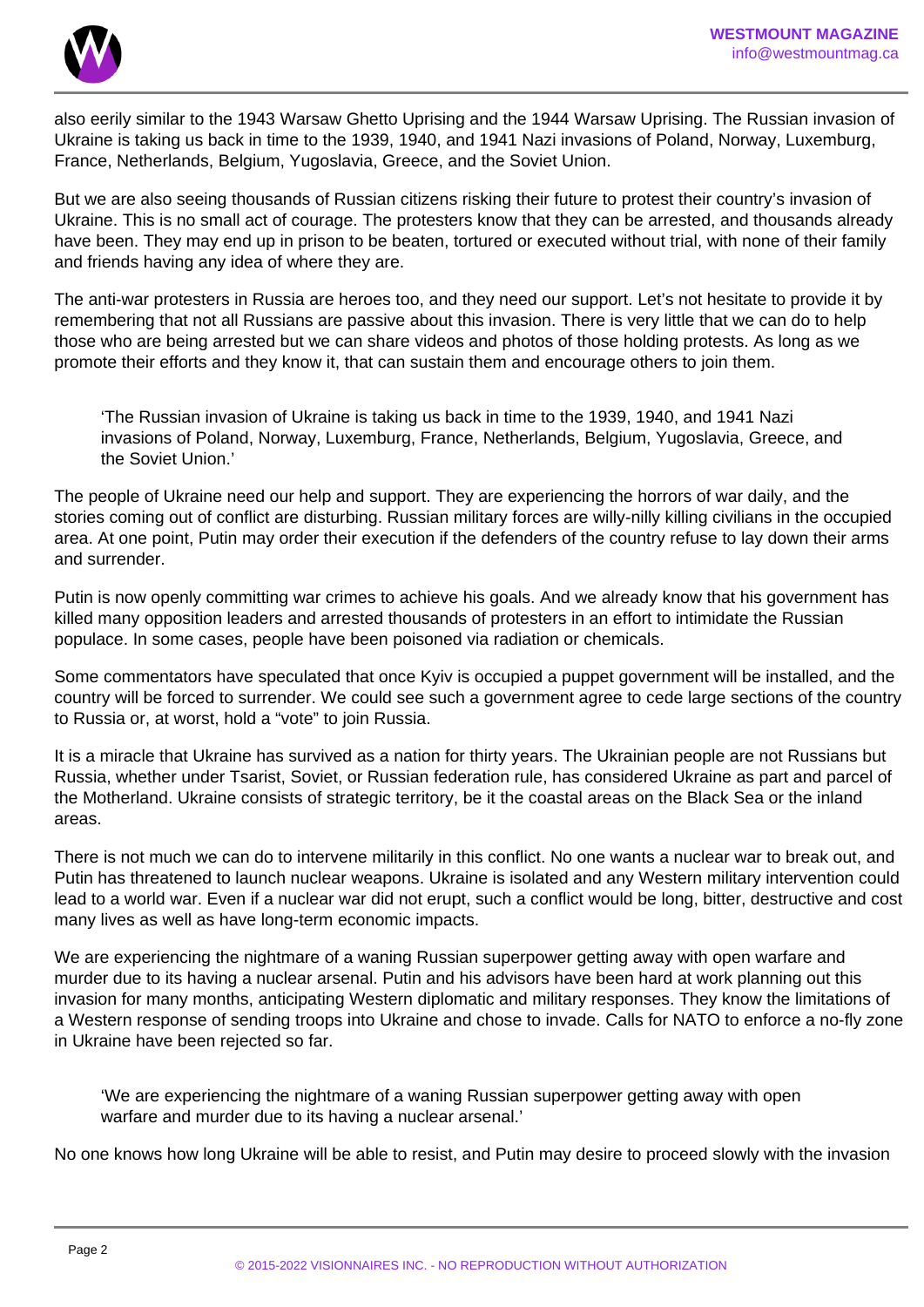to kill as many Ukrainians as possible and force people to flee the country. We do know that Putin does not care about the lives his war is claiming through bombing raids, missile strikes and artillery bombardment. We already have seen footage of a Russian tank crushing a car blocking a road with the driver in it – the driver miraculously survived. Without question, the Ukrainian people are being deliberately killed, maimed and wounded by the operations of the Russian army.

This is no nightmare or fantasy that we are watching, but a most definite reality. We are living in a surreal time, be it COVID-19 or the Ukrainian invasion. I fear that Putin will get away with the invasion of Ukraine and that it will take many years for an independent Ukraine to be restored.

Russia can survive isolation from the West in the long-term if it has the support of China – be it openly or hidden. If this is the case, the West will have to re-examine its relationship with China, and this could lead to another isolation of that country.

This is more than a re-introduction of the Cold War but a possible uniting of Russia and China with immediate and long-term implications. The Chinese would love to gain access to Russian resources – oil, timber, iron, and other metals and minerals, as well as wheat and other foodstuffs.

We may be entering a new world regarding diplomacy and military affairs. The assassination of Archduke Franz Ferdinand in July 1914 led to the First World War and the changing of the world. It remains to be seen how the Russian invasion of Ukraine will affect the future.

Feature image: the Brandenburg Gate lit in the colours of Ukraine by [Leonhard Lenz,](https://commons.wikimedia.org/wiki/File:Ukraine_solidarity_protest_Berlin_Pariser_Platz_with_lighted_Brandenburg_Gate_2022-02-24_07.jpg) CC0, via Wikimedia Commons

Read also: [other articles by Irwin Rapoport](https://www.westmountmag.ca/?s=Irwin+Rapoport)

Irwin Rapoport is a freelance journalist.

[Image not found or type unknown](https://c-eyewear.pxf.io/c/1129263/1160250/13092)

#### **Category**